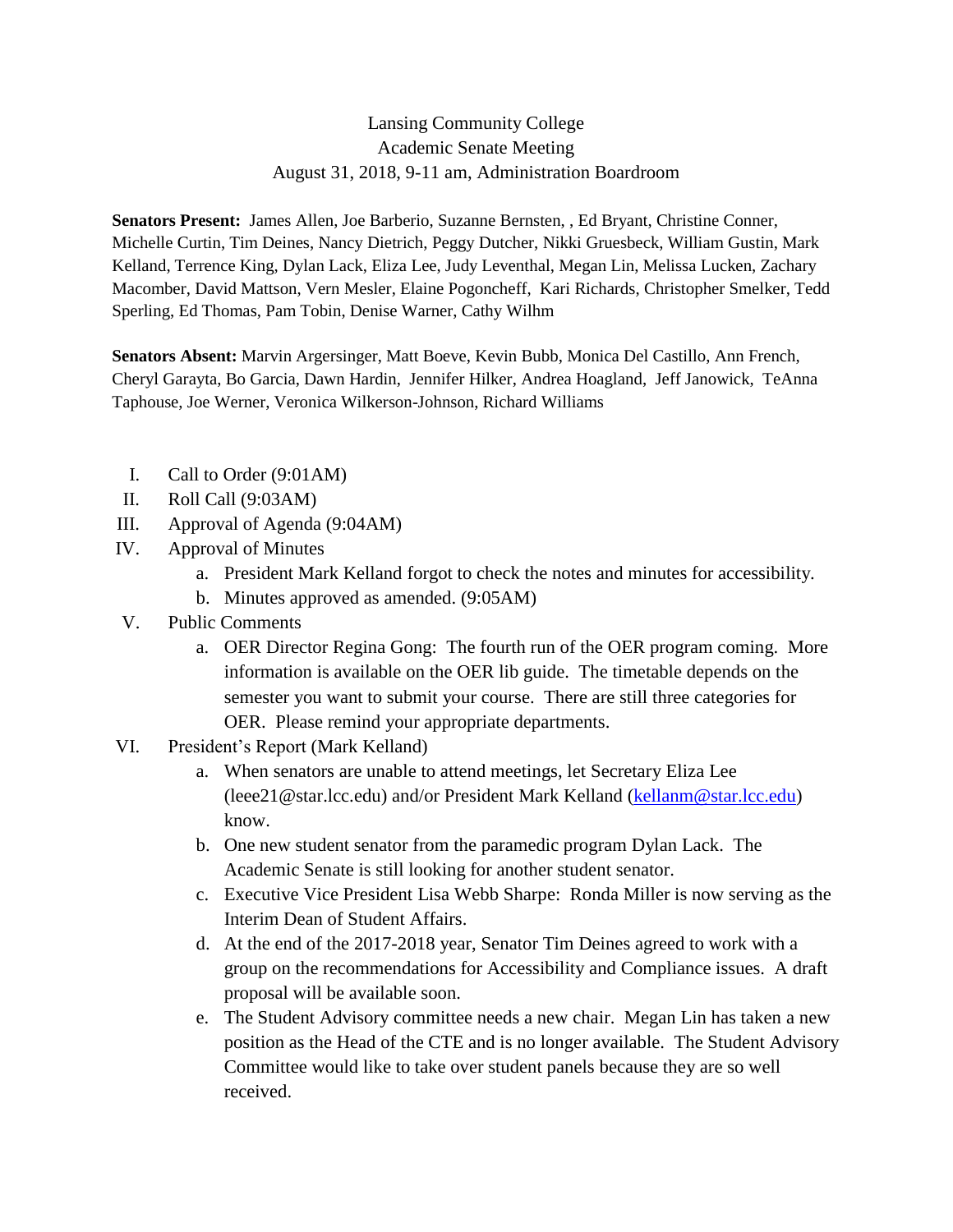- f. The last meeting of the semester, Dec. 8, 2018, will be at West Campus.
- g. APAC is changing again. The Board of Trustees decided to go through all the college policies. They would like to eliminate procedure and processes. Then there can be change without having to go back up to The Board. The current plan is that APAC will routinely review the procedures and processes that are in place. We are looking for 2-3 senators to represent the Senate.
- h. A friendly reminder that all senators should be on a committee or team. We are expecting the By-Laws Team to be busy this year.
- VII. Provost's Report (Elaine Pogoncheff)
	- a. HR update. We have selected someone to fill the Chief Diversity officer. Tonya Bailey is currently at MSU and there will be an email sent out shortly.
	- b. Andrea Hoagland is now the Dean of Arts and Science and no longer interim.
	- c. We have selected an Associate Vice President of Academic Affairs: Sally Welch from Marygrove College. She is a former Provost and Chemistry instructor.
	- d. Enrollment and retention is important. Fall 2017 to Fall 2018 as of yesterday: our billable hours are down 7.1%, 132,900 last Fall and 123,412 this Fall. Getting students in the door is important but keeping them inside is more important. This is not unique to LCC. Everyone is down except for Bay de Noc CC and Gogebic CC in the Upper Peninsula.
	- e. Encouraging students to withdraw because they do not have a good chance of passing is okay. But also, let's give them a hand to help raise them up.
	- f. The Embedded Academic Support Team will meet Sept. 20, 2018. We want to be data driven.
	- g. We added high school GPA as pre-req for college level courses to avoid placement sections. We've added more college level sections because now more people need college level. We have initiated a Social Sciences lab in the library. Specifically Intro to Psych and Intro to Sociology. We have refocused support for supplemental instructional leaders in our gateway courses. Instructors can require the extra hour of support. We are hoping to see changes in persistence and grades.
	- h. We are using the American Associates of Community Colleges data base. We want to compare ourselves to the rest of the nation. We cannot over emphasize continuous quality improvement.
	- i. The Strategic Planning Focus area committees would like to have senators in each focus area. We want senate representation on each focus area if possible.
	- j. Sept. 11, 2018 there will be an astronaut on campus giving a talk in Dart Auditorium. Jack Lousma. His grandson works in the university center.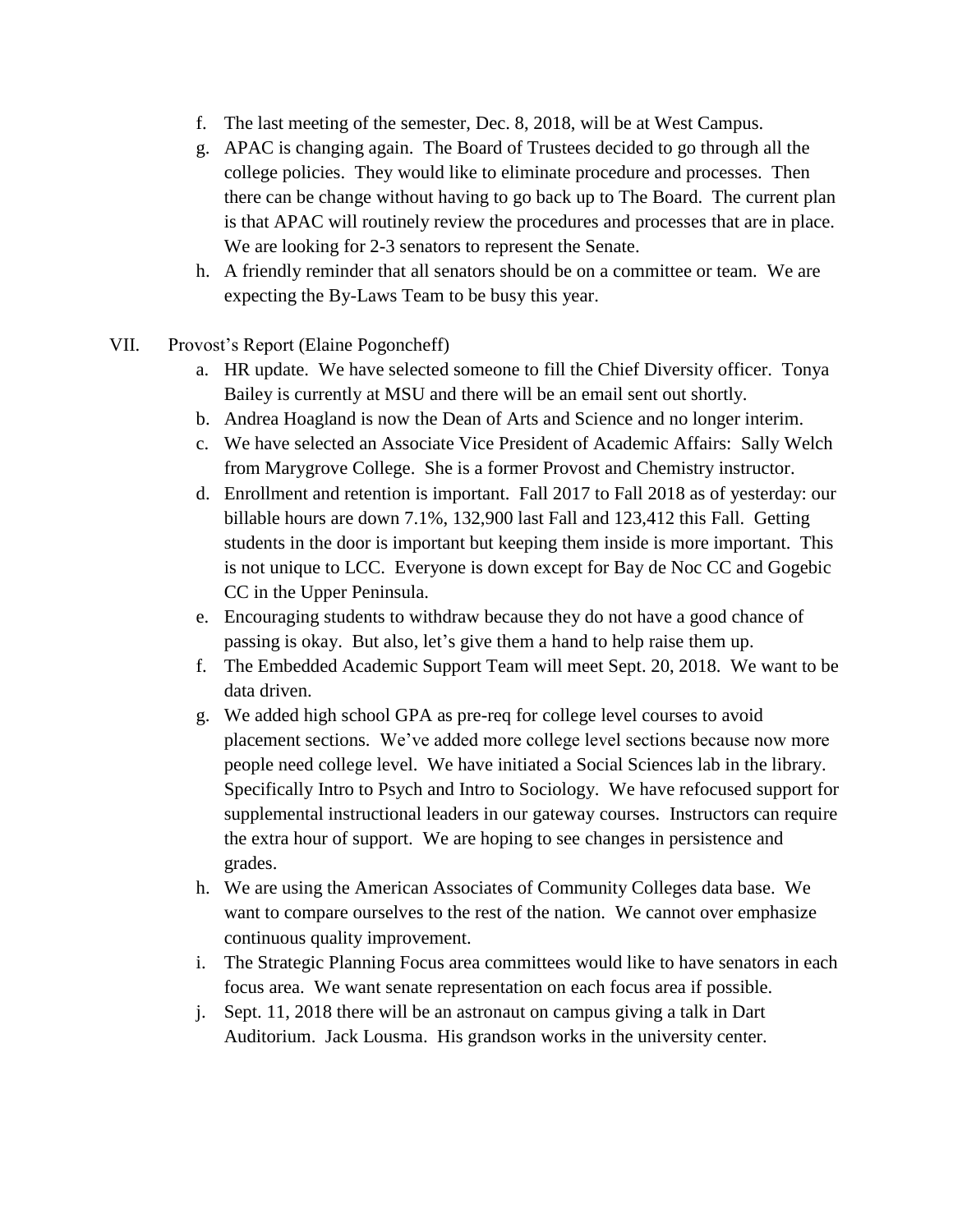- k. The CTE is making a coordinated effort with E-Learning to make sure there are workshops and consultations for accessibility for your courses. Make sure to utilize them.
- l. Interim Associate Dean of Arts and Sciences will be posted soon. It currently is Dorothy Tappenden.
- VIII. No Late Enrollment or Faculty-Initiated Withdrawals Open Discussion
	- a. Letters were sent in the mail and were received yesterday, August 30, but were dated August 20.
	- b. Senator Mark Kelland: Enrollment is low, and some students are successful with late enrollment. He feels we should take the success hit to help with enrollment. He would like to see the senate make resolutions that are more advisory to the provost. Be more proactive.
	- c. Senator Ed Thomas: We need to be there for the kids. We get kids sending desperate emails. It has been hard turning students away. Also the form wasn't working correctly at one point.
	- d. Senator Zach Macomber: He understands the reasoning of no late enrollment because of success issues but it should be at instructor discretion. Some instructors can get students caught up after missing the first class. We should advise that we leave it more up to instructors. A blanket policy is not appropriate.
	- e. Senator Tedd Sperling: Dwindling enrollment seems to be a big problem so late enrollment should be considered. If students want to catch up in the class, that is their prerogative. The reason behind no late enrollment should be further investigated. This is a way for the college to be successful but it's costing students our services.
	- f. Senator Mark Kelland: Matt Fall states success rates went from 75% success for on time enrollment to 68% success for late enrolled students.
	- g. Senator Peggy Dutcher: When did the committee talk about this? When LCC made a decision to do this it would have been nice to hear from the senators. Let's make sure Senators are reporting back to the senate when they are representing the senate.
	- h. Senator Megan Lin: It started in April. She was on Embedded Academic Support Team. But did the committee vote on this? There wasn't a lot of voice against it.
	- i. Senator Mark Kelland: Registration felt strongly about it and the Provost made the decision.
	- j. Senator Denise Warner: When schedules change and courses are cancelled, sometimes people need to be switched. What is the difference between a student who misses the first few classes and is enrolled and a student who wants to be there every day and isn't enrolled?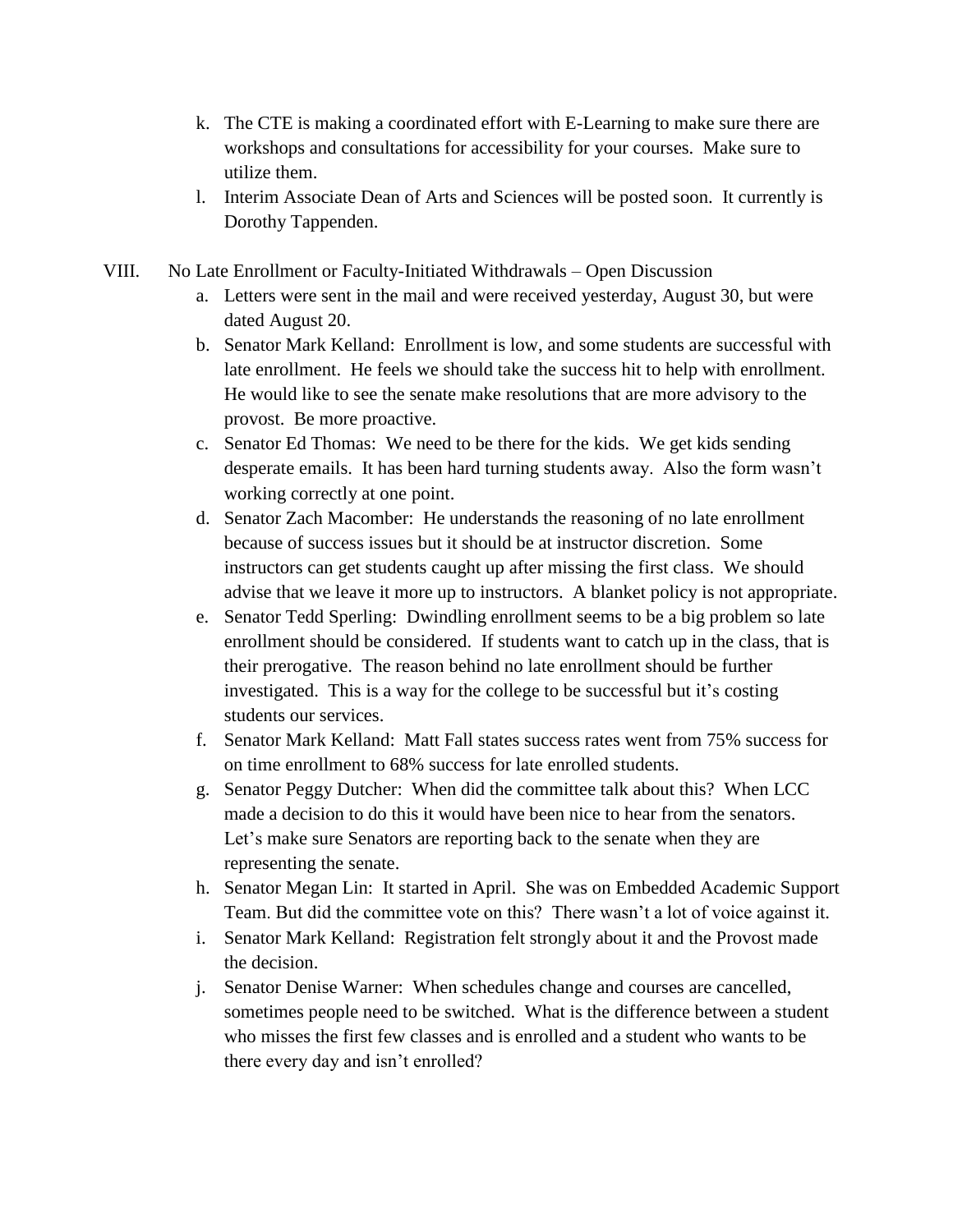- k. Executive Vice President Lisa Webb Sharpe: The resolution The Board of Trustees passed in January, the focus was student success. The provost embarked on several mission to give life to the initiative. The research shows that this is better for students. We can't say our enrollment numbers are more important that student success. We want to do what is best for students. Not our enrollment. Student Success is at the core.
- l. Senator Michelle Curtin: Is the way we are implementing this not the same across divisions? It seems like there is a little flexibility in the policy.
- m. Senator Christine Conner: Fashion is being taught out. Students are confused and using Christine's name for another instructor's name. So students can ask someone else for approval into your class. A little more clarification to the students might have been good.
- n. Senator Ed Bryant: Had a student miss class and another show up to try to get it. But first student never dropped the class and was confused when she missed the first week. This should be at instructor discretion.
- o. Senator Judy Leventhal: We could eliminate the need for late enrollment if we explained payment better. Many students get dropped for non-payment. Students also come rushing in after classes started clearly not ready for the semester. The better conversation with those students is to start them the next semester.
- p. Senator Zach Macomber: So 68% of students are successful, this means 68/100. This means 32/100 are unsuccessful. With this policy we are 100/100 unsuccessful. We want as many to succeed as possible.
- q. Senator Suzanne Bernsten: There was a late enrollment policy a few years ago. What happened to that?
- r. Executive Vice President Lisa Webb Sharpe: A new provost wanted to change that.
- s. Senator Tedd Sperling: What responsibility do we have for students who come in and enroll late? What can we do to help these students register early? We need to educate these students on what this college has to offer and what is expected of them.
- t. Associate Vice President Toni Glasscoe: Student engagement coordinators are in high schools informing students of orientation and registration many times a year. We are educating students consistently on what is offered and what is required.
- u. Senator Peggy Dutcher: We had Fall enrollment start later than it did in previous years. Usually it is done in Spring semester so high school students can be walked through and current students can be reminded. Do we plan on having Fall enrollment now start back in the Spring?
- v. Executive Vice President Lisa Webb Sharpe: Yes, it will be in Spring.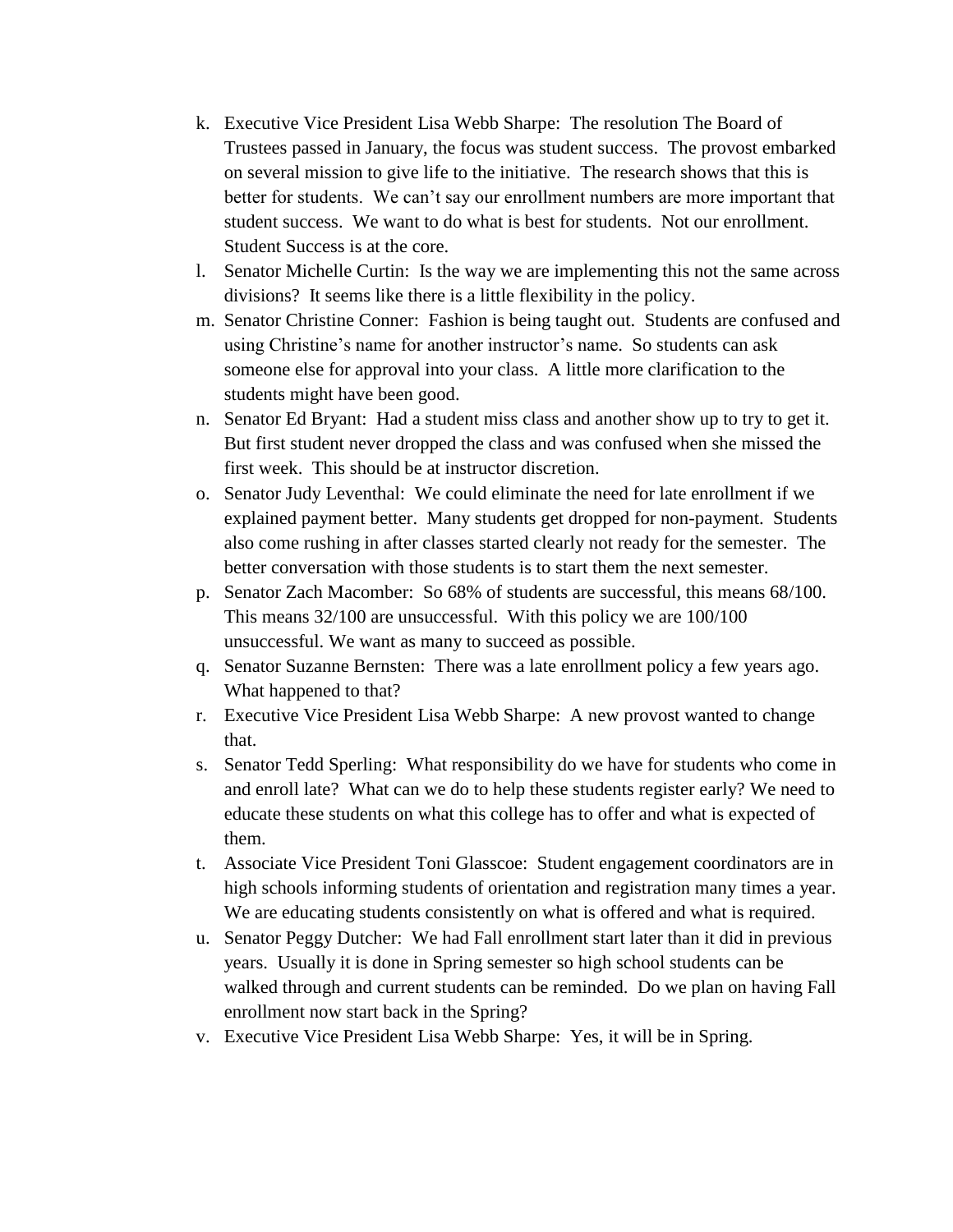- IX. Faculty Withdrawals
	- a. Senator Zach Macomber: When it comes to reporting, is there a difference between a 0.0 and a W (withdrawal)?
	- b. Senator Judy Leventhal: If you get a 0.0 that is part of your overall GPA. You cannot get a degree with a GPA lower than 2.0. After the first week, if dropped then nothing is on the transcript.
	- c. Executive Vice President Lisa Webb Sharpe: From Financial Aid point of view, they differentiate between 0.0 and W. A student earns a 0.0. A W can be given for other reasons. The USDOE (United States Department of Education) looks at them differently.
	- d. Senator Zach Macomber: Some instructors are told to withdraw instead of give a 0.0. From the instructor perspective it is the same thing. But we don't want to accidently withdraw a veteran because of the payback program.
	- e. Senator Judy Leventhal: It's money too. If the student withdraws from the class in the first week they get money back and in the second week it is only half.
	- f. Senator Peggy Dutcher: How are a 0.0 and W used for persistence and student success?
	- g. Senator Dave Mattson: A long time ago one thing that played into the discussion was state reporting. 0.0s were negative and Ws counted differently. There was motivation to withdraw students who were failing. Why is it that the college has decided we cannot withdraw as faculty?
	- h. Executive Vice President Lisa Webb Sharpe: This is a regulatory issue from the federal office. We are not allowed to do this anymore. We are cleaning up our practices to be in compliance with federal issues.
- X. Guided Pathways Open Discussion
	- a. Senator Eliza Lee: It is important to have communication between programs and departments when making pathways. Especially from the gen eds to other areas. Many pathways were made without consultation from gen eds. Open communication is the key to helping students find their correct path.
	- b. Senator Judy Leventhal: As they are formatted currently, they are a nightmare. They are formatted for students who take 14-16 credits and finish in 2 years. These students are rare here. A student who sees these may feel they cannot do this and we might lose those students. We've been told there will be pathways for part-time students. The old curricular guides were better guides. They aren't super useful as they are right now.
	- c. Senator Dave Mattson: Just received the new drafts for this year and they have changed. A gen ed forum would be good.
	- d. Senator Zach Macomber: What are most students trying to do? 9 credits. Would it be useful to break these down into something useful for the part-time students?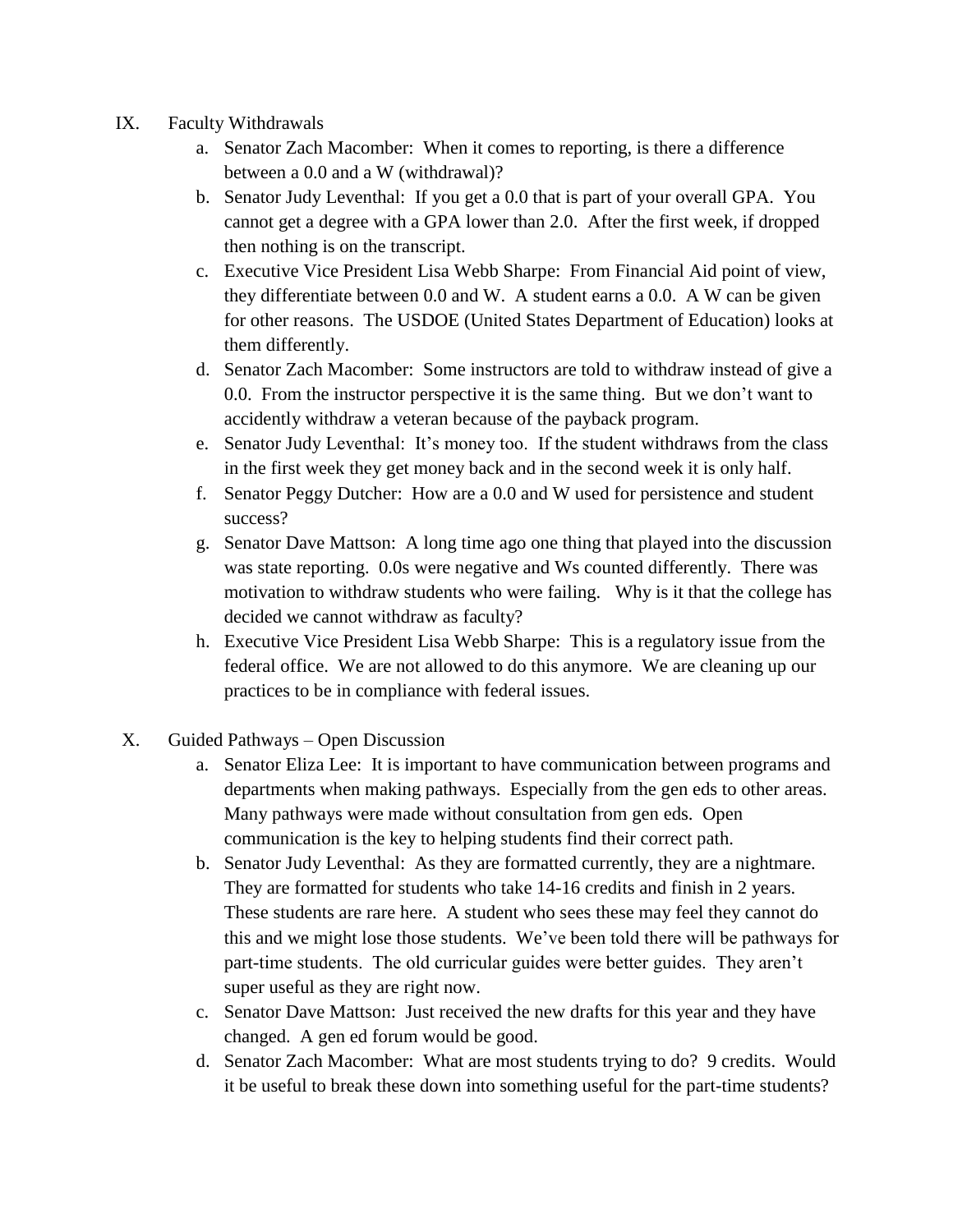- e. Senator Judy Leventhal: Most try to do 12 if they are full time. But many do 6-8 because they are working. We need something more palatable. When advising, we rely solely on what the pathways say. When you look at CORE and MTA there is a disconnect between what guided pathways says and what degree works accepts. If its CORE or MTA you can get away with fudging that because degree works will accept other classes.
- f. Senator Ed Bryant: When you see students who take 6-8 credits, what do you do when you see them here 3 or 4 years?
- g. Senator Judy Leventhal: We see students who stay that long and get degrees. But often they do what they need to do and go. The order on the guided pathway doesn't always matter. Also students miss the part where is says pick one and think they need to take 4 pages of classes.
- h. Senator Christine Conner: Older credentials have classes that don't exist. Students have to take classes that aren't on the pathway. Students are getting emails from Financial Aid saying they will not receive financial aid for these classes. Students come to instructors and are upset and panicking. Some classes aren't offered anymore after this semester. We need to look at this, some students will not think they can take your class because they don't have money. Part time pathways were explored, but it was decided to do the full time pathways to show that they can be done in 2 years.
- i. Senator Mark Kelland: Do we have an FAQ about possible roadblocks or complications not to freak out about?
- j. Senator Judy Leventhal: Yes. Orientation will be revised as well.
- k. Senator Ed Thomas: We need some sort of training with Financial Aid, degree works, and advising. Professional development. When we get questions and desperation from students we don't know how to answer these questions.
- l. Senator Mark Kelland: Would a Q&A presentation on Guided pathways be helpful?
- m. Chief Financial Officer Don Wilske: Financial Aid has no authority to override substitution. Students have to talk to an advisor or instructor for course substitutions. Otherwise they have to follow the road.
- n. Senator Judy Leventhal: Financial Aid is trying their best to have students follow the path and not waste money. We need to start addressing students who want to take a course that is educationally sound but financial aid will not cover.
- o. Executive Vice President Lisa Webb Sharpe: When we use the word "work around" in financial aid, we are talking liability to the college. We don't want students to obtain financial aid and pick their courses that way. Financial Aid should enable their education. We shouldn't talk about a work around of Financial Aid. When Financial Aid is disbursed to a student and it shouldn't have (for a variety of reasons), the college must pay it back. Return to title four. What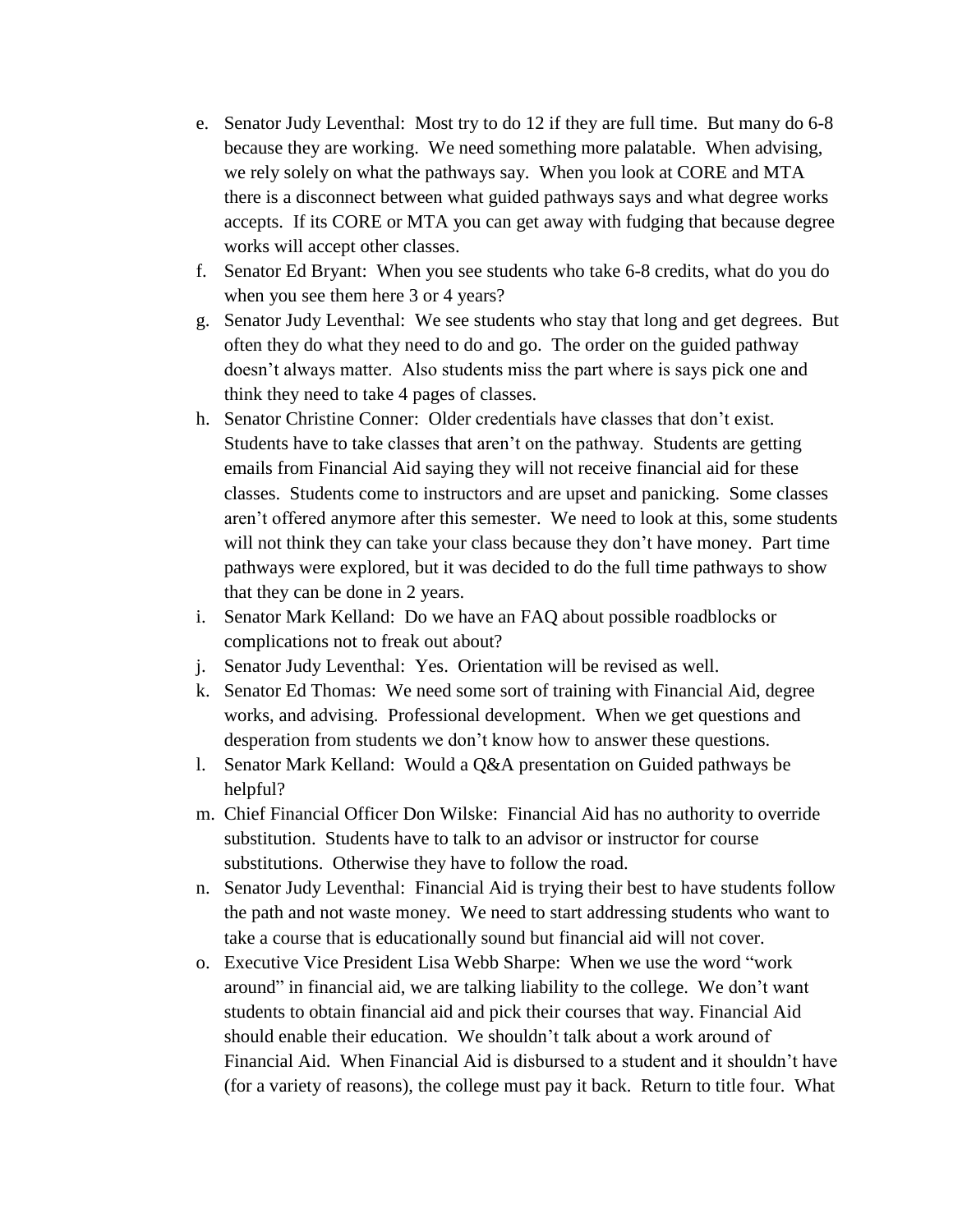has been happening over 5-6 years, the 900 pages of financial aid rules have been changing. We have been trying to bring financial aid to the table. We want financial aid liability down.

- p. Senator Judy Leventhal: When I say work around, that is not what I mean. We need to make adjustments to the programs of study. We need to make our programs reliable for what students can take.
- q. Chief Financial Officer Don Wilske: Financial Aid is an entitlement program. If a student is taking 12 hours of study in their program of study, and they want to take a course outside their program of study chances are the student will have to cover it with their money (which could have come from Financial Aid). We can't make blanket statements. If students have extra money, the students can pay for the course with their own money.
- r. Senator Judy Leventhal: We need to be clearer with how we are getting this information.
- s. Senator Ed Thomas: Financial Aid needs to be at the table. Always have them around so they can answer the questions. We are not experts, they are.
- t. Senator Ed Bryant: This isn't entitlement. This is an investment in our future. Philosophically we need to be careful how we discourage students.
- XI. Planning the Senate's Agenda for the Coming Year and Beyond Open Discussion
	- a. Senator Mark Kelland: Tracy Labadie will be coming next Academic Senate meeting. We should discuss what should be co-curricular activities at LCC. We are working on the systems portfolio. We don't do a good job of tracking this over time. The Board of Trustees used to keep track monthly of what they are doing in terms of the systems portfolio. We are already kind of aligned with accreditation criteria. Perhaps we should have a standing committee that is a quality oversite committee to work with academic affairs on accreditation criteria.
	- b. Senator Peggy Dutcher: Let's not just be HLC, we need to expand to federal and state issues. We need to be proactive about things that could come into place at LCC.
	- c. Senator James Allen: One thing that is frustrating, there are a lot of reports or reading emails. Doing things that do required specific senate action. If we are going to put something on the agenda, there should be an action taken by the senate. Presentations can be great, but should be sent to the whole college. If it's on the agenda, it should have an action from the senate.
	- d. Senator Mark Kelland: We are implementing this now. Today, Regina Gong wanted to make a presentation and we asked her to make a public comment instead. Tracy Labadie will also be making a short presentation but only with senate input. We agree we need to be less of a reporting body.